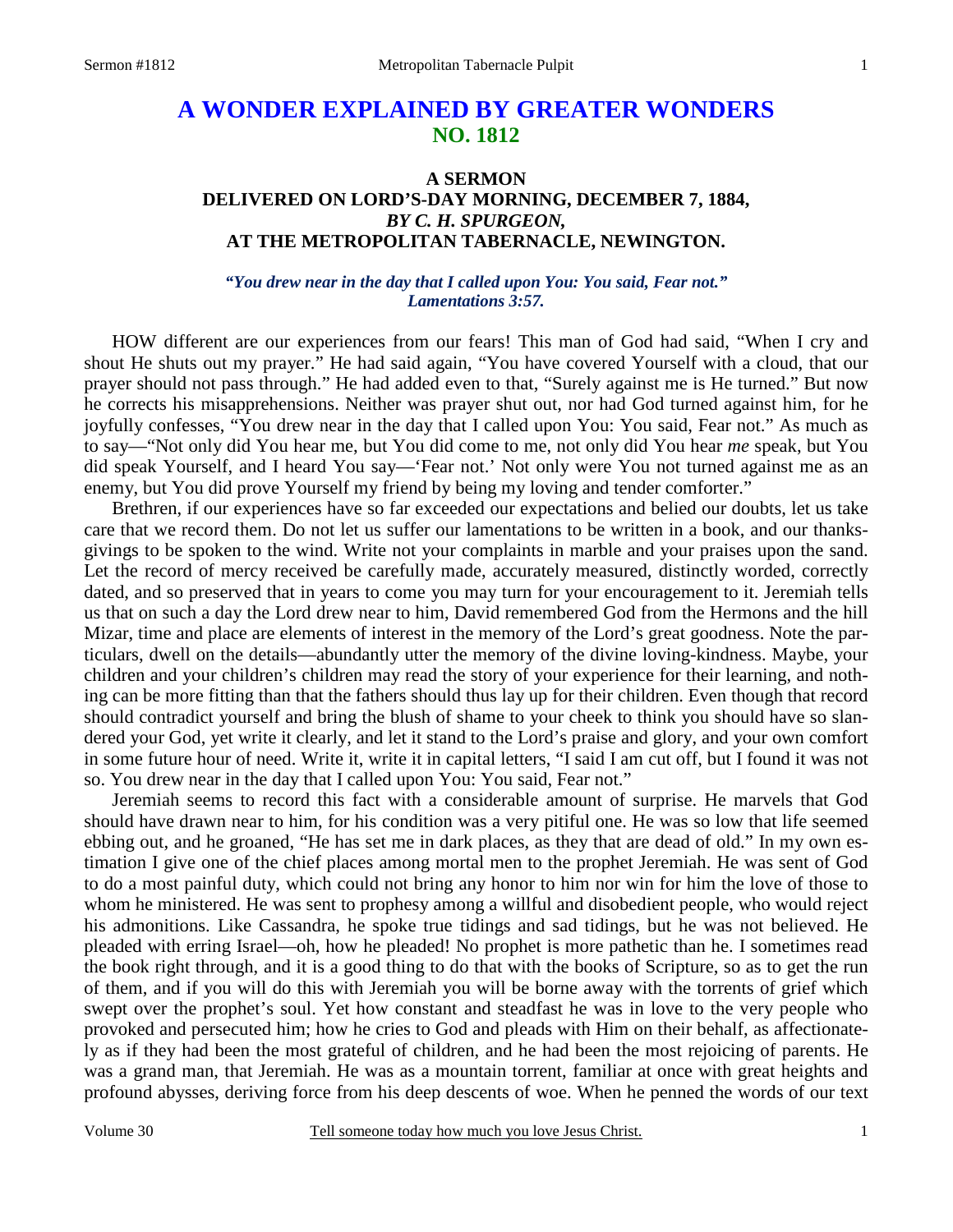his sorrow had come to a climax. They had put him into an underground cistern—I was about to say into a dry well, only it was not dry. He sank in the mire up to the armpits. Reservoirs which at one season of the year were filled with water were frequently used at other seasons as dungeons, and poor prisoners were let down, far beyond all reach of light or fresh air, into such horrible pits, which were often kneedeep in miry clay. Maybe the time of water floods would come on, and the captive would hear the rushing of the waters down the sides of his prison, and feel it flowing over the floor into some lower reservoir, so it would seem to have been with the prophet, for he writes, "Waters flowed over my head." The prophet's case was deplorable, he was cut off from all sound of human voice, and let him cry as he might there was none to have any pity upon him. He was alone, forgotten, forsaken, refused by the many and abhorred by the few who were in power. Doubtless his spirit sank, and we cannot wonder at it. A strong-minded, passionate patriot who would have saved his country, saw himself put aside even from the opportunity to rebuke and to exhort; in the crisis of national calamity when he felt most necessary to his people he was put away. Then it was that the Lord drew near to him. When he was most reproached, and most persecuted of men, he had the sweetest sense of the nearness of the Lord whom he served. Beloved, I think we have read enough of the history of God's dealings with His people to understand that this is His way—that if He ever is absent from His people, it is not in their time of direst need, and if ever He does reveals Himself to them as He does not unto the world, it is when they are forsaken of all outward consolation, and for His sake are made to bear tribulation. The tortured martyr, the banished Puritan, the hunted Covenanter, could each say, "You drew near in the day that I called upon You: You said, Fear not." The fainting sufferer, the weary worker, the dying believer has each in like manner joyed in the nearness of the Lord. Is it not written, "When you pass through the waters, I will be with you; and through the rivers, they shall not overflow you: when you walk through the fire you shall not be burned, neither shall the flame kindle upon you. Fear not; for I am with you: be not dismayed; for I am your God"?

 Whatever wonder there was in the heart of Jeremiah that God should draw near to him, you and I must have felt even greater wonder whenever God has drawn near to us. We have cried out, like David, "What is man, that You are mindful of him? And the son of man that You visit him?" It is to us a standing miracle that the great and glorious and thrice holy God should ever come and reveal Himself in a way of love to us insignificant, dishonored, guilty sons of men.

 This morning my subject is, first, *an explanation of this wonder* that God should draw near to us. And then, secondly, *a further enlargement of that wonder*. I hope many of us can say, "You drew near in the day that I called upon You." May the Holy Spirit refresh us while we call this experience to mind.

**I.** Let us set forth some sort of AN EXPLANATION OF THIS WONDER. God does draw near to men. He that fills all things communes with those who are less than nothing and vanity. The Eternal converses with the creatures of a day. He, who is inconceivable in the majesty of His nature, nevertheless permits us, who are but dust and ashes, to speak with Him as a man speaks with his friend. Why is this? I shall not abate the wonder if I somewhat explain it by mentioning other facts equally wonderful—great things, and unsearchable, drawn from the vast deeps of the divine working.

 The first thought I would suggest to you is that *men have always been in the thoughts of God*. As we are taught by the Word of God, God has always had a very singular regard to man. Of the eternal wisdom we read, "My delights were with the sons of men." Long before man was created it was in the eternal purpose that such a singular and specially favored being should be formed, and all things concerning covenant purposes and designs were written in that book into which angels may not look. I believe that from of old the creation and the sanctification of elect manhood was the apex of the great pyramid of the divine purpose, the focus of the divine glory, that for which all other things were made. There never was a time in which God in the thoughts of His heart was not familiar with man. Of old there was a covenant of peace on man's behalf, and love everlasting dictated every line. "How precious also are Your thoughts unto me, O God!" When the time came for man's actual creation those thoughts began to take a visible effect. You must have noticed what a different tone there is in the language of Moses when he reaches the creation of man. The world, the lights of heaven, the trees, the beasts, the birds, the fish, start into life at the almighty bidding, but when it comes to man a council is convened, and the three persons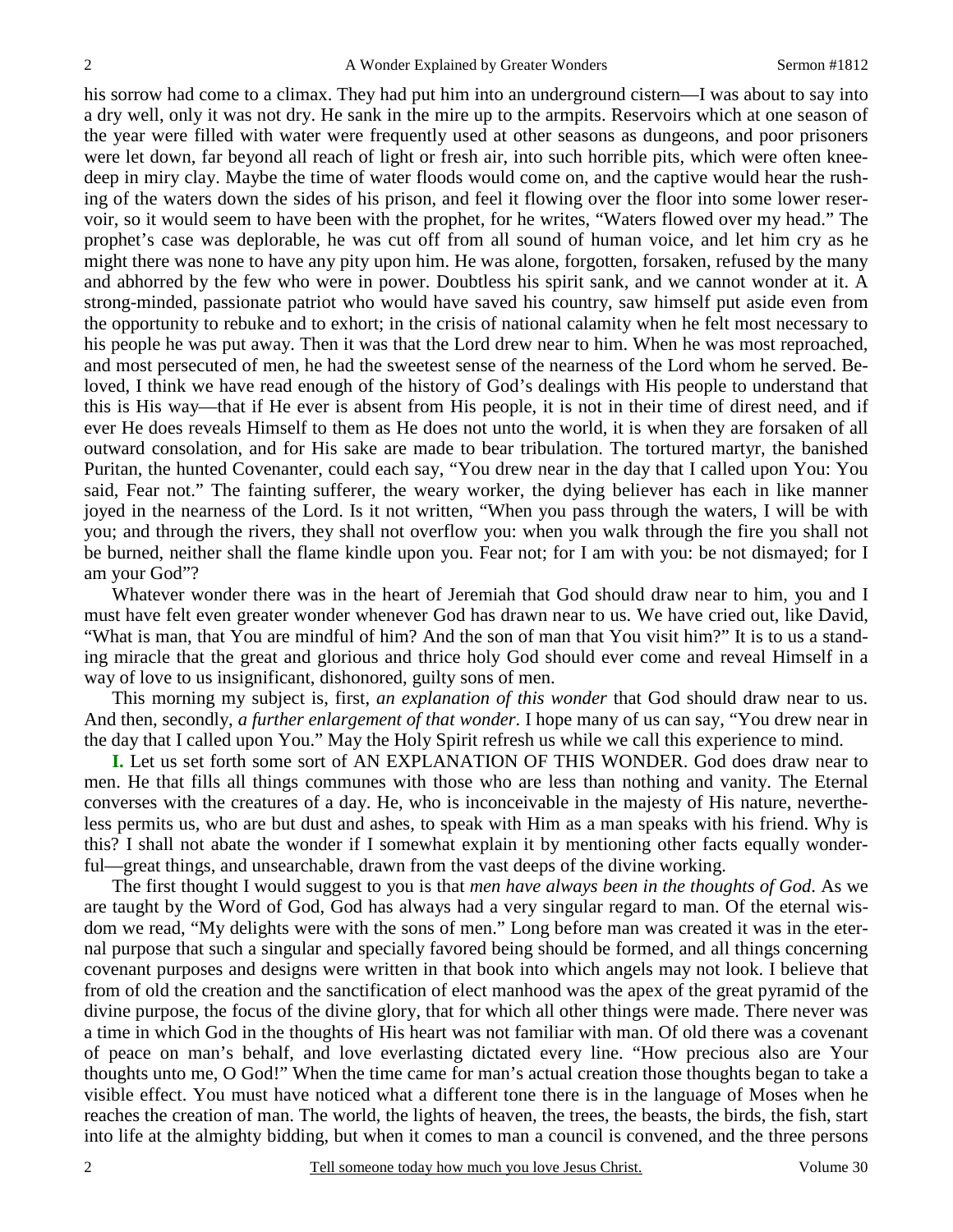appear, saying, "Let Us make man." Here is a clearer revelation of the Godhead, and of the intercommunion in the divine Unity. It is added, "Let Us make man in Our image, after Our likeness." There is something of the image and likeness of God in all that He makes, for the work always bears some trace of the Worker, but "Our image, after Our likeness," is not for the lion or the eagle, nor for the stars or the sun, but only for man. I read not concerning seraphim, nor any of the angelic hierarchy, that they bear the image and the likeness of God, but so it is written of man, "Let Us make man in Our image." There was always about man some high intent of God not then apparent, and indeed, never seen till He appeared who is at once God and man. In the creation of man the Lord always had an eye to that Man of men, the Lord Jesus, up to whom all things lead. In the formation of man God widened His communion with His creatures, He began for the first time to hold communion with a being who is only in part spiritual, and as to a part of his nature is linked with materialism. God communed with Adam, and thereby placed him in an honor, in which, alas, he continued not. It was a wonderful thing, that creation of man—I shall have to tell you a little more about it before I have done—but in the very fact that man was made in so special a manner there was a drawing near of God to man.

 Afterwards all the providences of God worked for the creation and conservation of a chosen seed, the fetching out and the maintaining of a people separated from the world—a peculiar people, richly favored, towards whom all the thoughts of God were thoughts of love. "When the Most High divided to the nations their inheritance, when He separated the sons of Adam, He set the bounds of the people according to the number of the children of Israel" (Deut 32:8). Whether it was Shem, or Ham, or Japheth, these and their descendants were sent here and there where they might best subserve the interests of the kingdom of God. At this moment the whole conformation of humanity on the face of the globe bears a direct relation to the ultimate church of God. Thrones and crowns must all be subordinate to the main purpose of God concerning His elect, it has been, and it shall be so, even to the end. Depend upon it; the ultimate result of everything in politics has to do with the eternal purpose of God in reference to His church. Whether there are wars, or rumors of wars, or famines, or pestilences, whatsoever armies shall come or go, or dynasties shall rise or fall, all works to the one end. The wheels within wheels, all full of eyes, revolve not without purpose, but they move always in a straight line towards this end,—the accomplishment of the design of God in reference to His own elect. I do not, therefore, wonder that God should draw near to His people, when I see Him always doing so, and when I perceive that they are most upon His mind and nearest to His heart.

 But secondly, remember that God has drawn nearer to us than we have as yet hinted at, in becoming *tenderly near in nature*. There was a day, in the fullness of time, when the Son of God took our nature upon Himself. Marvel of marvels! He that made all things became a babe at Bethlehem, bore all the weakness and infirmity of infancy, passed through all the growth of boyhood, arrived at a toilsome manhood, and then finished His life-course. Jesus did not wear a nature like ours, but He bore our actual nature—our flesh and blood. Sin is not of the essence of manhood, and Jesus had no sin, but all that is really manhood belongs to the Son of man, who is also "over all, God blessed forever." He became verily and assuredly man of the substance of His mother, and this day the next of kin to every believer is the Lord Jesus Christ. We say of Him sweetly what Naomi said to Ruth concerning Boaz, "The man is near of kin unto us." Jesus is our next kinsman. If I were in trouble in a foreign land, it would be pleasant to hear the voice of an Englishman, but it would be even more encouraging to spy out a neighbor, a fellow citizen of the same town, but most of all it would be cheering to perceive that a dear friend, a brother, a husband was to the front on our behalf. Such a near and dear friend is Jesus to each one of those the Father has given Him. See, here is your brother, O believer, a brother of such tender sensibilities, and of such quick sympathies, that in every pang that tears the heart He takes His share! Do you wonder, therefore, that when you call upon Him, He draws near to you? It is not like Him to hide Himself from His own flesh. It is not like the Son of David to wear a heart of stone towards His poor afflicted brethren. His nature is love itself. He will, He must, come to you that are in sorrow, and sorrow with you, and thus cheer your hearts, for not in vain does He wear your nature, and not in vain in that nature has He suffered and died for you.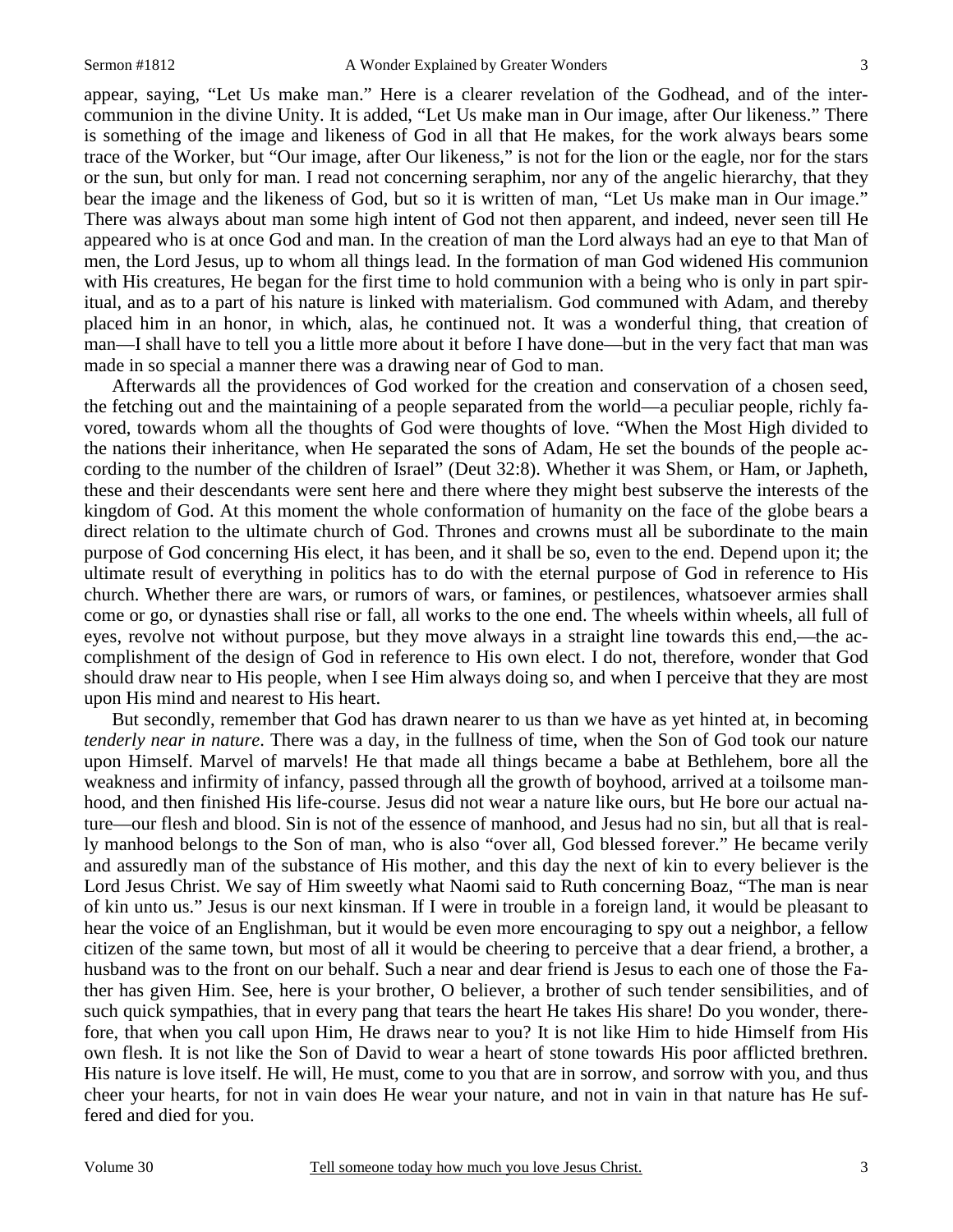Nor is this all, the Lord Jesus was *especially near to His people in the days of His life on earth*. He was no mere observer of men, passing through our midst, as an English traveler might pass through China or Tartary, seeing everything, but sharing nothing. It is very beautiful to my mind to reflect upon the nearness of Christ as man to men, for there are certain men who by temper, spirit, and behavior are a long way off from the rest of mankind. Look at your princes and your autocrats, they are scarcely to be seen with a telescope, they do not appear to be persons of like feelings with ourselves. Look at your exquisites, your men of pride, your men of pretended culture, who bear their heads above the clouds. But Jesus was the most manlike of all men. I could propound to you today the theory that Jesus was an Englishman, and prove it from many points of His character, if I did not know that He was of the seed of Abraham. Jesus of Nazareth is a Jew, but there is no Jewish peculiarity about Him. He is a man in the broadest, truest sense. It matters not to you or me what nationality He actually came from, for the most cosmopolitan of men was the Christ of God. I know several excellent men whom I love and revere, but I despair of imitating them, the color of their virtue has a tint in it peculiar to themselves. I am not made of such stuff as would ever work up into their fashion, admirable though it is. But I never thought thus concerning the Lord Jesus. I always feel that by His grace I can become like *Him*. He is infinitely superior to those admirable friends of whom I have spoken, and yet He is more imitable. The hill is higher, but in His case there are ways and steps which invite, whereas in the other case there are crags which warn us off. I have known good men with whom I shall never be thoroughly at home until we meet in heaven, at least, we shall agree best on earth when they go their way and I go mine. One never feels so with regard to the all-glorious Lord Jesus. There our cry is, "Nearer, my Lord, to You. Nearer to You." He draws us to Himself, and the nearer we come the more fully we appreciate Him. If Jesus came thus near to men in His life on earth, do you wonder that He draws near to them now?

 Carefully notice that this was a nearness to *sinful* men. For, being here on earth, He did not select for His companions persons of high religious repute, men who practiced austerities, or severed themselves from common life. He went down among the fishermen of Galilee; He associated with poor people, uncultured and simple-minded. Yes, He dwelt among the sinful people, "Then drew near unto Him all the publicans and sinners for to hear Him." He ate and drank with them, till men said, "This man receives sinners, and eats with them." He made one at the social board where sat disreputable persons, He ate what they ate, drank what they drank, and kept up no distinction such as the religious teachers of His day judged to be decorous and needful. You and I are sinners too, and our Redeemer's nearness to the sinners of Judea meant nearness to us. Oh, it is wonderful, that blessed nearness of Christ to men and women. There were no moats and walls separating Him from men, but all comers were received, they advanced right up to His heart unchallenged, and they spoke into His soul as though they were familiar friends. Do you think it wonderful that today Jesus should draw near unto His own people when they are in their time of sorrow? I do not. Remembering the sweet familiarities of the Nazarene, it seems natural that He should manifest Himself to His own redeemed. With holy adoring gratitude would I say, "You drew near in the day that I called upon You," a favor to be exceedingly valued, but not altogether unexpected from such a one as the Friend of sinners.

 Further, dear friends, Jesus Christ *came still nearer to us in His death*. How wonderfully near, Jesus came to sinful men when He was delivered up to His enemies to suffer death. To die at all was for Him the closest fellowship with man, for death, say what you like about it, must always remain a penalty for sin, and as such our Lord endured it. He did not pass through death as a necessity of nature, for it was no necessity of nature to Hi, but He died of set purpose for the bearing of our sin, and the putting away of it by the endurance of the death penalty. Just think of it. Would you have supposed that Christ would come so near to us that He would be found in the felon's dock? Yet there He stood. Do you seek Him? Would you speak with Him? Will you go to the palace of the king, asking for Him? If you do, you must enter the judgment hall, for there He stands bound, accused, and tried. They charge Him with sedition and blasphemy! "He was numbered with the transgressors." There had been an entry made in the imperial registry of His name as a child, born at Bethlehem, and now a second registration must be made of Him, and He is entered in Pilate's book as a malefactor—one of three who on the same day were given up to be hanged upon crosses for their crimes. He was numbered with the transgressors in so effectual a way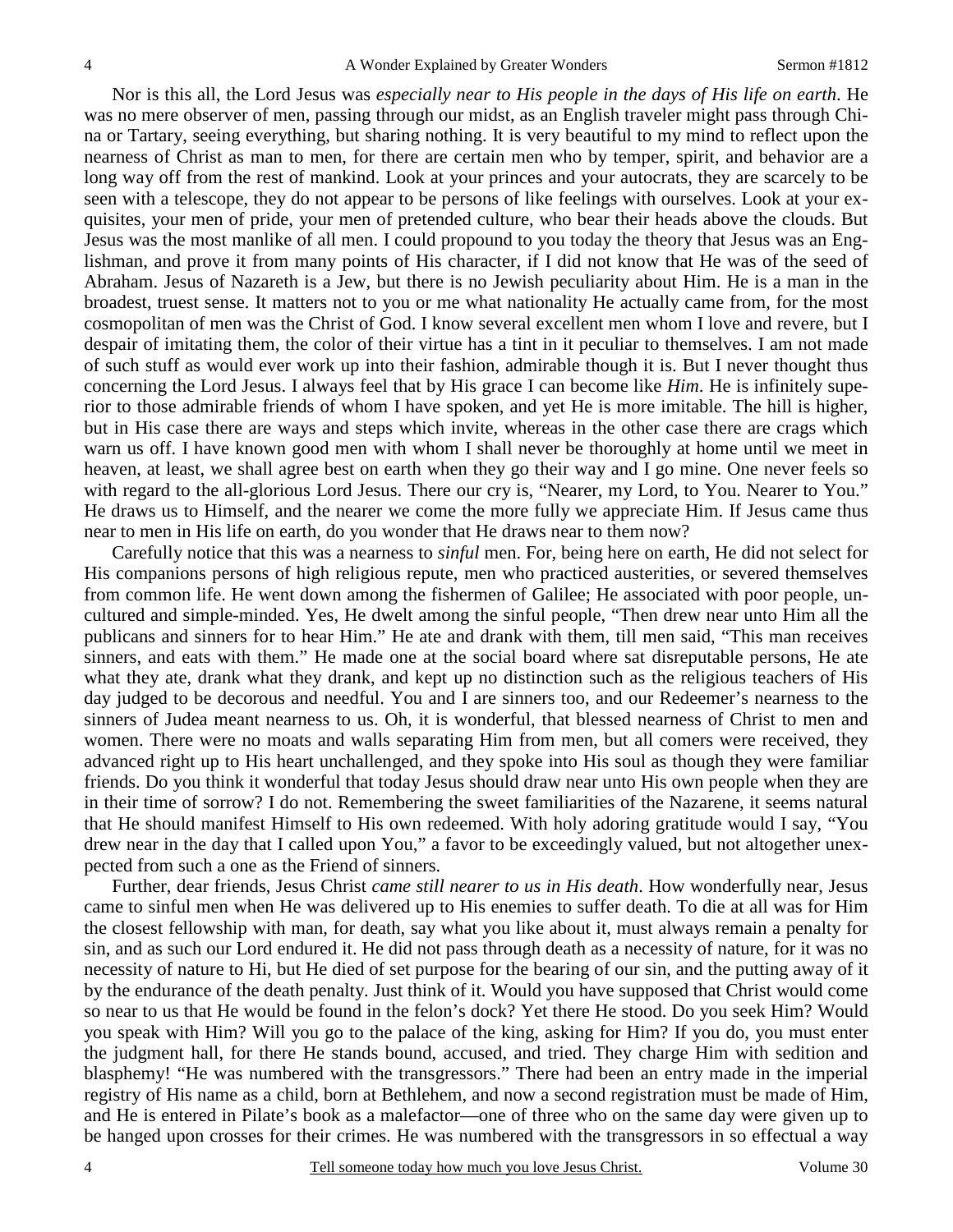that He suffered with them. Not only was the registration made, but the decree of Pontius Pilate was carried out—Jesus died in the common place of execution between two thieves. They put Him in the middle because it was the place of pre-eminence, He was judged to be the chief criminal. In the end of His life, He draws so near us that He dies among transgressors, "He made His grave with the wicked." When they took down the carcasses of the thieves they removed His body also, and His remains were given up to His friends as the remains of one who had paid the last penalty of the law. It was not merely in appearance and name that all this was so, for though no sin ever touched the blessed person of Christ so as to defile it, and He remains forever one of whom the apostle says, "In Him is no sin," yet there was a passing over of sin to Him, and by way of imputation He was justly numbered with transgressors, and justly put to death with them. "For the transgression of My people was He stricken." "He bore the sin of many," He was made "sin for us, who knew no sin; that we might be made the righteousness of God in Him." This is coming wonderfully near to us. Sin is of all things the greatest divider between a holy God and an unholy creature, and if Jesus comes as our Beloved, leaping over the mountains of transgression, and skipping over the hills of sin, what is to divide Him from His poor, suffering, but sanctified and justified people? I wonder not that it is written, "You drew near in the day that I called upon You."

 He is now in heaven; turn your thoughts up to Him there. *In heaven He is still perpetually near us*. Beloved, He has carried our nature into heaven. The body of the Lord Jesus in glory is the same as that which was laid in the tomb. He sits on the throne of the Highest in that humanity which He received of Mary. The nail prints were visible while He was here after His resurrection, they are manifest still. "He looks like a Lamb that has been slain." His wounds forever remind the saints of His finished sacrifice. And what is He in heaven? He is there as our Representative. He is member of heaven's high Parliament for the sons of men, and He holds His seat as such. He is head over all things to His church, which is His body, the fullness of Him that fills all in all. What is He doing in heaven? He is not only representing us, but He is preparing a place for us, making a niche in heaven for you, a place in heaven for me, and all the while He is continually offering intercession for His people. "He bore the sin of many, and made intercession for the transgressors," wherefore "He is able also to save them to the uttermost that come unto God by Him, seeing He ever lives to make intercession for them." Oh, You blessed risen Christ, I am not astonished that You do come even to my bedside, and make the watches of the night bright to me with the glory of Your presence, since even the sublimities of heaven and all the sonnets of the seraphim cannot take Your mind off for a single moment from Your own chosen people. Remember how our Lord said of old—"For Zion's sake will I not hold My peace, and for Jerusalem's sake I will not rest, until the righteousness thereof goes forth as brightness, and the salvation thereof as a lamp that burns"? Always bearing our names upon His breastplate, always beholding us as engraved upon His hands, He is constantly so near to us that He cannot be nearer.

 I have thus shown you, I think, why Jesus so readily draws near to us at the voice of our cry, but there is one more matter of which I would speak, and that is so deep and mysterious that I would especially seek the guidance of the Spirit of God before I speak upon it. Far be it from me to set forth mere imaginations. I would only speak as the Scripture warrants me. Jesus may well come near to His people, for *there is a mystical union which ensures it*. A divine doctrine, this, of which Paul says, "This is a great mystery, but I speak concerning Christ and the church," and this in relation to the marriage union. As sometimes in the worship of the heathen they cried, "Far hence, you profane," for only the initiated might draw near to that special mystery, so I feel inclined when I am speaking upon this to warn off all wanton ears and careless minds. There is a union between Christ and His church which can only be shadowed out by the union between a husband and his bride. I scarcely dare speak of it in words; it is so holy and divine. It has been said and thought, and I think correctly, that though Adam and Eve fell by the same sin, yet they came to it by different ways. Paul tells us in his epistle to Timothy that "Adam was not deceived, but the woman being deceived was in the transgression." She fell by being tempted and misled. But why did Adam eat? Was it not probably from excessive love of the creature, a love of his wife beyond his God, as great a sin as the other and perhaps more deliberate?

 Milton, we believe, was no dreamer when he pictured Adam as meeting Eve after she had eaten the forbidden fruit, and saying to her—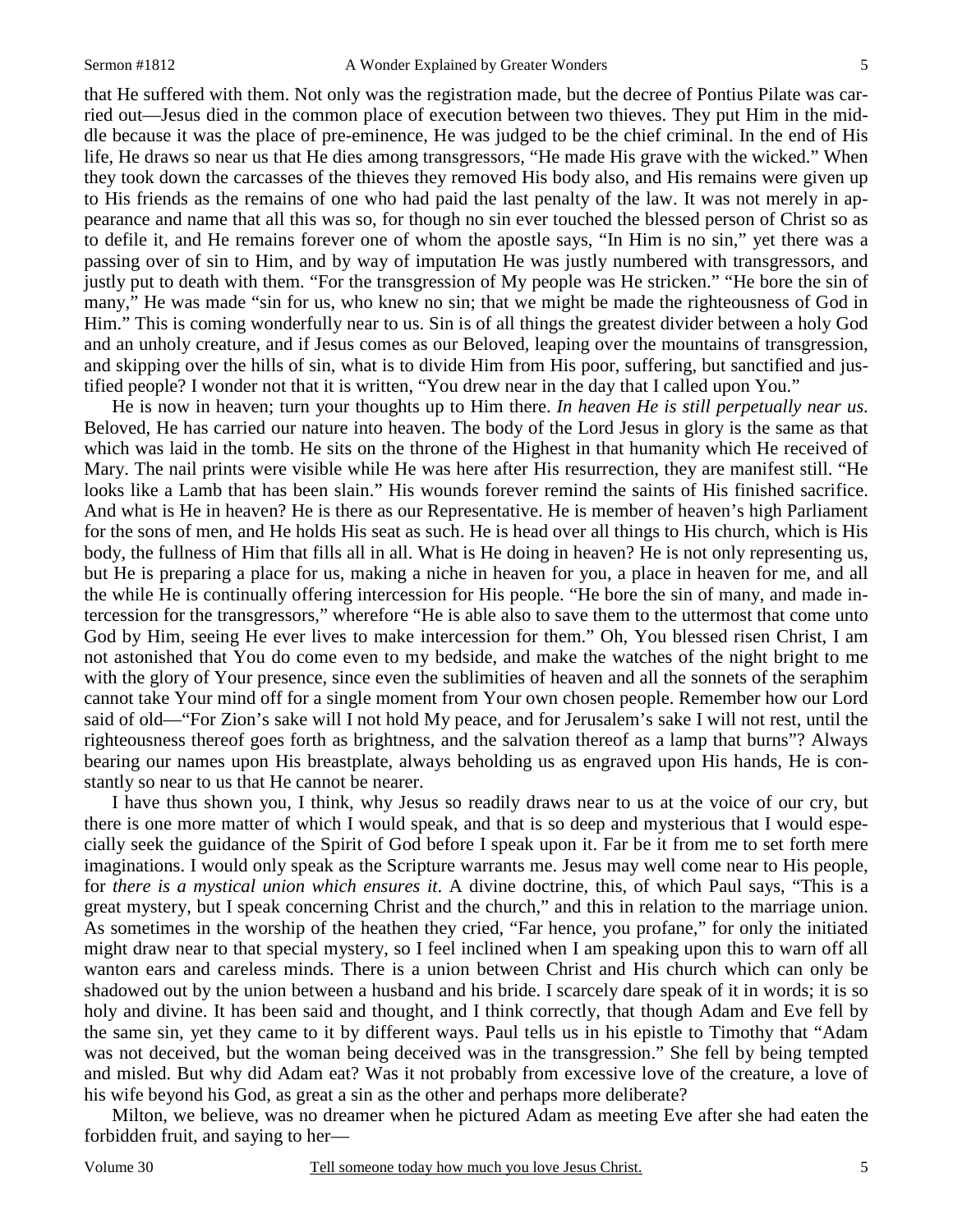*"I with you have fixed my lot, Certain to undergo like doom: If death consorts with you, Death is to me as life; So forcible within my heart I feel The bond of Nature draw me to my own; My own in you, for what you are is mine; Our state cannot be severed; we are one, One flesh. To lose you were to lose myself."* 

It was a desperate thing for Adam to do, to disobey his Maker and defy His wrath, but he felt he was so one with her that he would share her destiny. Will you now think of Him who is called the Second Adam? He could not sin, nor in any shape or form become partaker with iniquity, but when that church of His, which was His bride, that God had given Him to be His forever, had fallen, He resolved to maintain the bond which bound Him to her, and to suffer all the penalties which would inevitably follow—

> *"Yes, said the Lord, with her I'll go, Through all the depths of pain and woe, And on the cross will even dare Her bitter cup of death to share."*

And so, never polluted, never Himself a sinner, yet out of infinite love, that love bottomed upon an eternal, mystical union between Himself and His elect, the great Head of the church came and deliberately took our nature and all the consequences of our sin, that He might be one with us forever. He went down to the depths with us, that He might bring us up into the heights with Himself, that there His enthroned bride should be forever with Him, a queen more glorious than eternity had ever seen. The church was taken out of the side of Christ, and in her case it may be fitly said, "The woman is of the man. The man is the image and glory of God: but the woman is the glory of the man." Christ and His church are no longer two, but one by a strange, mysterious union which He thus describes, "I in them, and they in Me." Who shall separate what God has joined together? Now do you wonder that Jesus draws near unto His people? I should marvel if He did not, for would any of us wish to be away when our dear spouse is suffering? When her heart is heavy is not ours heavy too? In a true, conjugal love, such as I trust many of you feel, there is a degree not merely of similarity and of communion, but even of identity between the two that have become one. Now, we that are joined unto the Lord are one spirit, one by eternal union, and He must, therefore, draw near to us in a way of sympathy and fellowship.

**II.** I have tried to set forth this mystery as best I can; now I ask your attention for the few minutes that remain to THE WONDER ITSELF. What I have said makes it less surprising, and yet fills us with greater surprise. In one respect it makes it not wonderful, but in others it makes it more wonderful than ever, that God Himself in Christ should draw near to us.

 In desiring you to notice the wonder itself I would remind you, first, that *by no means is this wonder at all contrary to expectation,* when expectation is founded upon an enlightened understanding. It is natural, it is necessary, that Christ should come near to a people whom He loves so well. Love is attractive. It may be that absence makes the heart grow fonder, but a fond heart hates absence as it hates the fiend, and so the heart of Christ tolerates not the absence of the beloved, and will not have it either, for the blood of Christ gives access to Christ, and the heart of Christ out of which that blood comes is never content until there is constant, intimate, unbroken fellowship between the redeemed and the Redeemer. Do you not hear Him say, "Father, I will that they also, whom You have given Me, be with Me where I am"? I say it is a great wonder that God should dwell with men, but it is not a wonder contrary to expectation.

 But, dear friends, if you have ever enjoyed this communion, let me help you to describe it, that you may wonder at it. *What is the manner in which God draws near to His people in their time of trouble?*  At times He draws near to us by a secret strengthening of us to bear up when we are under pressure. We may have no marked joys, nor special transports, but quiet, calm, subdued joy rules the spirit. To my mind, the best of states is the deep calm which comes of the peace of God which passes all understanding. I care not so much for brilliant and gaudy-colored joys, your neutral tints of quiet joy suit my soul's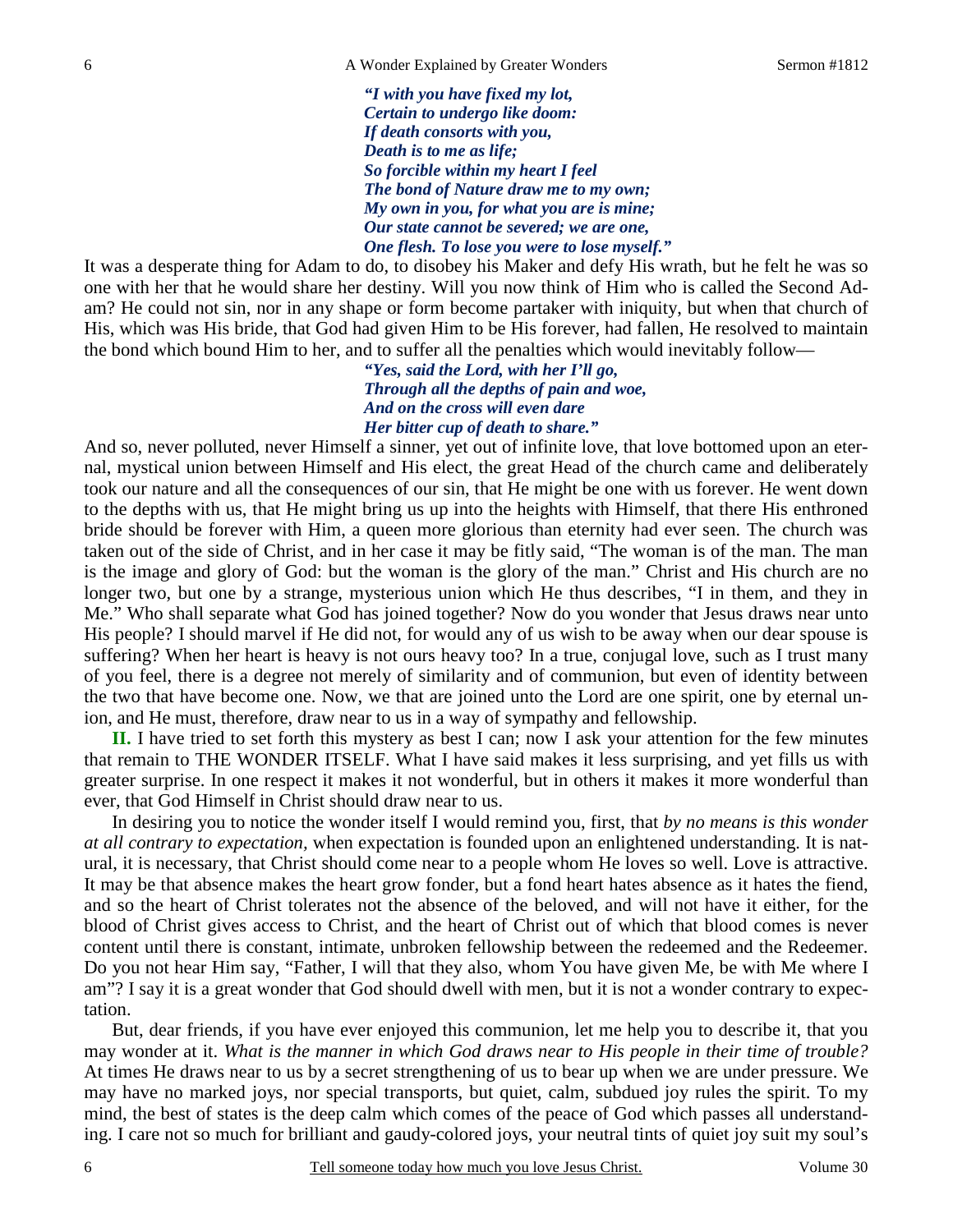eyes far better. I will not ask to see the sun above me, but I will be content to feel that "underneath are the everlasting arms." Do you not remember that when the burden came you feared it, but did not feel it, for the shoulder had grown stronger; when the need came which you dreaded so terribly, it turned out to be no need at all, for He who refused the meal also removed the hunger, He who denied the garment took away the cold. The secret sustenance of the soul by God is very precious. It is not observed of men, but therein the saints are made to magnify their God. That unseen casting on of oil upon the fire, behind the wall, is what we need, and it is a very charming way of the Lord's drawing near to us in the time of trouble.

 Furthermore, the good Lord often vouchsafes to His people in their time of great pain and weakness and weariness a doubly vivid sense of His love. It is not merely that they believe in that love as they find it recorded, though that is a very delightful matter, but they feel this love in the delight of it. They know beyond all doubt, and they feel beyond all question—"He loved me, and gave Himself for me." The alabaster box which they were accustomed to hold firmly in the hand of faith is now broken by love, and poured out by enjoyment, so that the smell which was before latent now perfumes all the soul. It is wonderful what you can bear in suffering, and what you can go through in labor, when "a secret something sweetens all," that secret something the love of God. It is dark, it is very dark. "No," says that inner spirit that dwells behind the eyes, "I see clearly the Lord's wisdom and love even in this dispensation." It is cold and chill. "No," says the soul, "I am warmed and comforted by the love of Jesus, the fire of love burns within me, I am even consumed therewith." Do you know what it is to have the love of God shed abroad in your soul by the Holy Spirit? If so, then you know what it is for God to draw near in the day when you call upon Him.

 At such times the Lord grants us a sensible assurance of His sympathy with us. We feel that every stroke of the rod comes distinctly from a Father's hand, which does not afflict willingly. We look up into His face, and feel that like as a father pities his children so does He pity us. We enter into the sorrow of our Father's heart while He is causing us grief, with greater grief to Himself. We come to feel what it is to be bound up in the bundle of life with the Lord Himself. Extraordinary expression, is it not, where one said, "The soul of my lord shall be bound in the bundle of life with the Lord your God." We are joined unto the Lord, and know it by feeling His heart beat with our heart. It is a high degree of grace to be so in sympathy with God in His afflicting us that we would not have Him cease for our crying; let Him continue to do His will even though He cross our wills. Let our vine be pruned, yes, as sharp as may be, till it bleeds again, if the vinedresser sees that thus the clusters will be multiplied. Whenever you get there you will have well-near reached the end of your chastisement, it has already produced the desired fruit.

 The Lord draws near to His people's souls sometimes by a very speedy and remarkable deliverance out of the trouble under which they groan. He can draw near to you when you are plunged in poverty, and He can suddenly lift you to competence. When everything goes against you He can in a moment raise up a friend. When it appears that no chance or change can set you free He can Himself be your deliverer. Did He not bring up Joseph out of the prison and set him on the throne of Pharaoh? He can do the same with you if He wills, before your sun has gone down. Nothing is impossible with God. The deliverances which He has vouchsafed to His people, not only in ancient times, but in modern times, are such as to make us feel we dare not doubt, much less despair. "Trust you in the Lord forever: for in the Lord Jehovah is everlasting strength."

 I am not quite done, I want you to notice the text again, will you, please? If you will look at it you will notice that in the record there seems to be *some surprise concerning the memorable graciousness of God*. "You drew near in the day that I called upon You." Then I suppose, there were other days in which he had not called upon God, or at least had not done so, so memorably; but in the first day when I called upon You, You drew near to me. Does not that give us a hint, as if he said, "I had neglected my God, I had failed to apply to Him, my faith had been asleep, but as soon as ever I awoke the Lord drew near to me." Come, then, you that have treated the Lord badly, do not stand back through guilty shame. Though you believe not, He abides faithful, He cannot deny Himself. All your sins and all your wanderings have